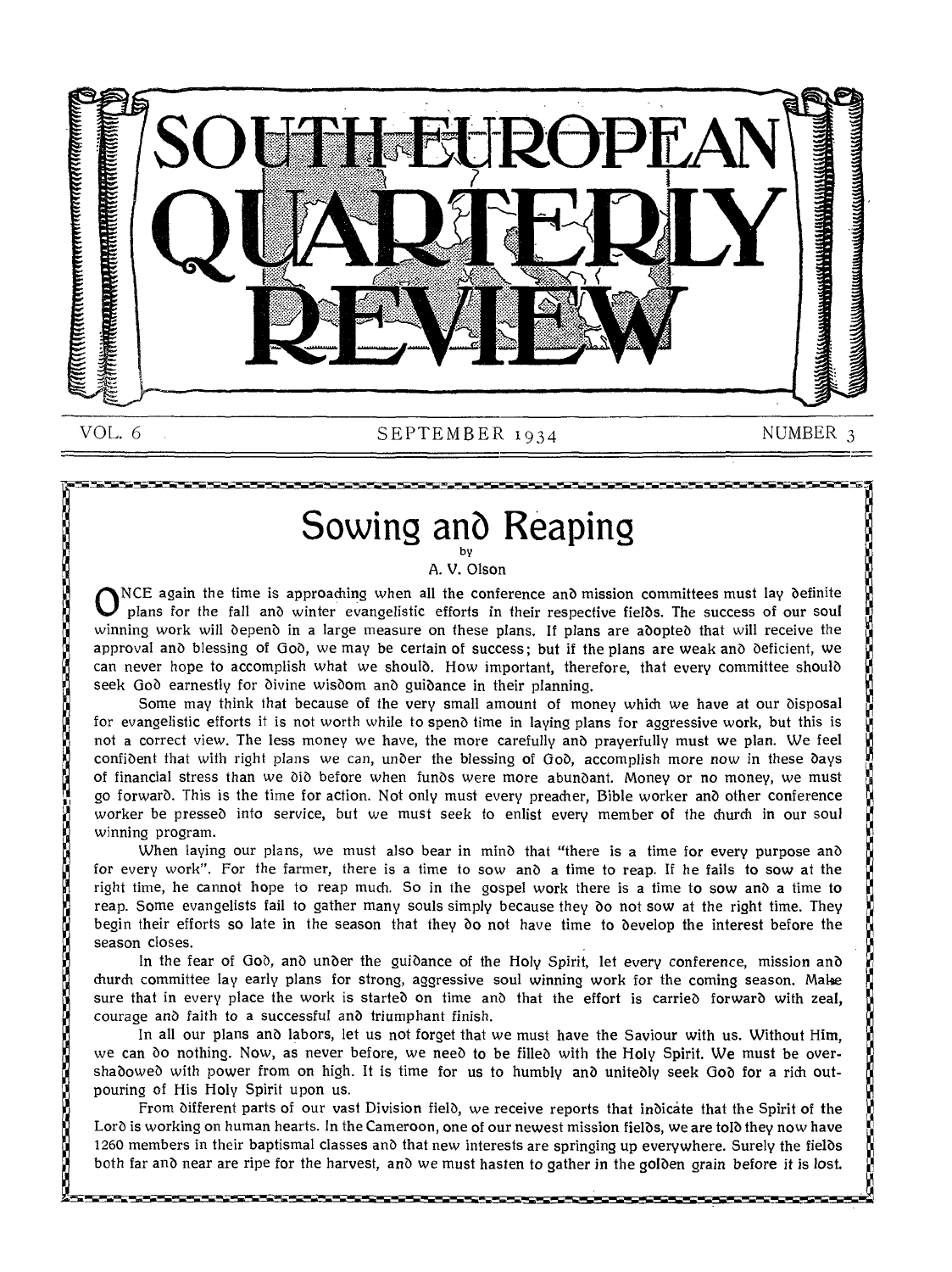### The Science of Salvation

#### Mrs. E. G. White

THE schools established among us are matters<br>of grave responsibility; for important interests<br>are involved. In a special manner our schools of grave responsibility ; for important interests are involved. In a special manner our schools are a spectacle unto angels and to men. A knowledge of science of all kinds is power, and it is in the purpose of God that advanced science shall be taught in our schools as a preparation for the work that is to precede the closing scenes of earth's history: The truth is to go to the remotest bounds of the earth, through agents trained for the work. But while the knowledge of science is a power, the knowledge which Jesus in person came to impart to the world was the knowledge of the gospel. The light of truth was to flash its bright rays into the uttermost parts of the earth, and the acceptance or rejection of the message of God involved the eternal destiny of souls.

The plan of salvation had its place in the counsels of the Infinite from all eternity. The gospel is the revelation of God's love to men, and means everything that is essential to the happiness and well-being of humanity. The work of God in the earth is of immeasurable importance, and it is Satan's special object to crowd it out of sight and mind, that he may make his specious devices effectual in the destruction of those for whom Christ died. It is his purpose to cause the discoveries of men to be exalted above the wisdom of God. When the mind is engrossed with the conceptions and theories of men to the exclusion of the wisdom of God, it is stamped with idolatry. Science, falsely so called, has been exalted above God, nature above its Maker, and how can God look upon such wisdom?

In the Bible the whole duty of man is defined. Solomon says, "Fear God, and keep His commandments: for this is the whole duty of man." The will of God is revealed in His written word, and this is the essential knowledge. Human wisdom, familiarity with the languages of different nations, is a help in the missionary work. An understanding of the customs of the people, of the location and time of events is practical knowledge ; for it aids in making the figures of the Bible clear, in bringing out the force of Christ's lessons ; but it is not positively necessary to know these things. The wayfaring man may find the pathway cast up for the ransomed to walk in, and there will be no excuse found for any one who perishes through misapprehension of the Scriptures.

In the Bible every vital principle is declared, every duty made plain, every obligation made evident. The whole duty of man is summed up by the Saviour. He says, "Thou shalt love the Lord thy God with all thy heart, and with all thy soul,

and with all thy mind . . . Thou shalt love thy neighbor as thyself." In the word the plan of salvation is plainly delineated. The gift of eternal life is promised on condition of saving faith in Christ. The drawing power of the Holy Spirit is pointed out as an agent in the work of man's The rewards of the faithful, the punishment of the guilty, are all laid out in clear lines. The Bible contains the science of salvation for all those who will hear and do the words of Christ.

Those who profess to believe in Jesus should ever press to the light. They should daily pray for the light of the Holy Spirit to shine upon the pages of the sacred book, that they may be enabled to comprehend the things of the Spirit of God. We must have implicit trust in God's word, or we are lost. The words of men, however great they may be, are not able to make us perfect, to thoroughly furnish unto all good works. "God hath from the beginning chosen you to salvation through sanctification of the Spirit and belief of the truth." In this text the two agencies in the salvation of man are revealed, — the divine influence, the strong, living faith of those who follow Christ. It is through the sanctification of the Spirit and the belief of the truth, that we become laborers together with God. God waits for the co-operation of His church.

The reason that many professed Christians do not have a clear, well-defined experience, is that they do not think it is their privilege to understand what God has spoken through His word. After the resurrection of Jesus, two of His disciples were journeying toward Emmaus, and Jesus joined them. But they did not recognize their Lord, and thought He was some stranger, although "beginning at Moses and all the prophets, He expounded unto them in all the Scriptures the things concerning Himself. And they drew nigh unto the village, whither they went: and He made as though He would have gone further. But they constrained Him, saying, Abide with us: for it is toward evening, and the day is far spent. And He went in to tarry with them. And it came to pass, as He sat at meat with them, He took bread, and blessed it, and brake, and gave to them. And their eyes were opened, and they knew Him ; and He vanished out of their sight. And they said one to another, Did not our hearts burn within us, while He talked with us by the way, and while He opened to us the Scriptures? . . Then opened He their understanding, that they might understand the Scriptures." This is the work that we may look to Christ to do for us ; for what the Lord has revealed, is for us and our children forever.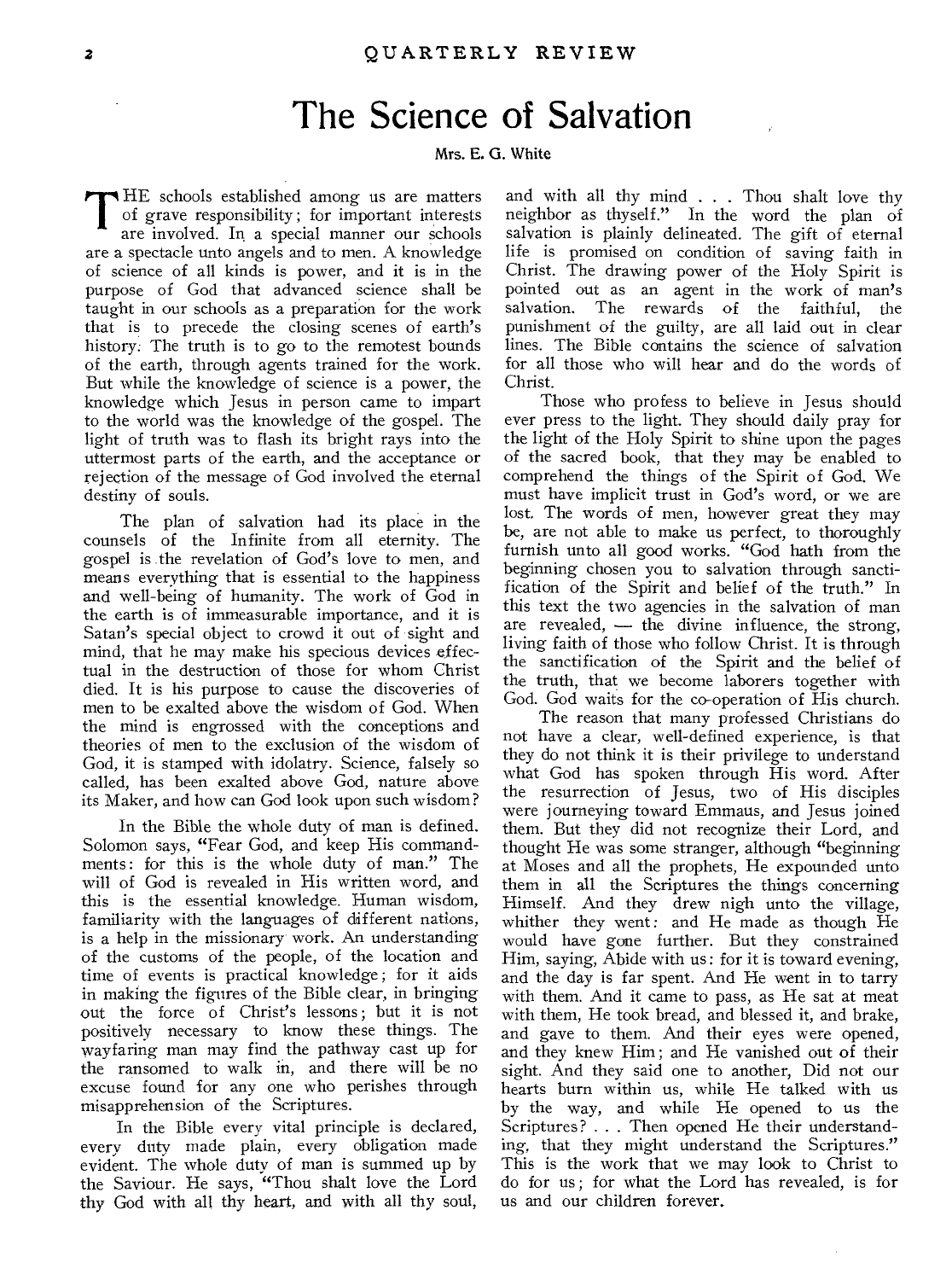#### **Statistical Report of the Southern Europ. Div. of S. D. A. for the Quarter Ending June 30, 1934**

|                                               | Name of Conference<br>or Mission                                                                                                                                                                                 | 5<br>Number<br>Churches     | Previous<br>Membership                           | Baptism                    | Vote                                  | Letter                             | Gains<br>Totai                      | Apostasy                                   | Death                                                   | Letter                           | $L$ <sub>0</sub> sse<br>Totai      | Gain<br>Net                     | Present<br>Membership                        | Ord. Ministers                                        | Lic. Ministers                                         | Other Workers<br>Miss.<br>Licentiates               | Canvassers                                                                              | Total Workers                         | Number of<br>Sab. Schools            | School<br>Sab. Scl<br>Members                | Average<br>Attendance                        |
|-----------------------------------------------|------------------------------------------------------------------------------------------------------------------------------------------------------------------------------------------------------------------|-----------------------------|--------------------------------------------------|----------------------------|---------------------------------------|------------------------------------|-------------------------------------|--------------------------------------------|---------------------------------------------------------|----------------------------------|------------------------------------|---------------------------------|----------------------------------------------|-------------------------------------------------------|--------------------------------------------------------|-----------------------------------------------------|-----------------------------------------------------------------------------------------|---------------------------------------|--------------------------------------|----------------------------------------------|----------------------------------------------|
|                                               | 1                                                                                                                                                                                                                | $\overline{2}$              | з                                                | 4                          | 5                                     | 6                                  | $\mathbf 7$                         | 8                                          | 9                                                       | 10                               | 11                                 | 12                              | 13                                           | 14 15                                                 |                                                        | 16 17                                               | 18                                                                                      | -19                                   | -20                                  | 21                                           | 22                                           |
|                                               | 1. SOUTHERN EUROPEAN DIVISION                                                                                                                                                                                    |                             |                                                  |                            |                                       |                                    |                                     |                                            |                                                         |                                  |                                    |                                 |                                              | 6.                                                    | 5                                                      | $8 -$                                               | $\overline{\phantom{a}}$                                                                | 19                                    |                                      |                                              |                                              |
| 2.<br>3.<br>4.<br>5.<br>6.                    | FRANCO-BELGIAN U.C.<br>Belgian<br>Conference<br>East France<br>$\boldsymbol{v}$<br>North.<br>$\mathbf{S}$<br>$\mathbf{r}$<br>South<br>Â<br>$\mathbf{a}$                                                          | 11<br>16<br>13<br>24        | 517<br>422<br>491<br>542                         | 10<br>8<br>32<br>12        | -1                                    | 1<br>3<br>$\mathbf{1}$<br>3        | 11<br>11<br>34<br>15                | 6<br>4<br>5<br>$\mathbf{I}$                | $\overline{\mathbf{c}}$<br>$\overline{\mathbf{2}}$<br>1 | 2<br>11<br>5<br>9                | 8<br>17<br>12<br>11                | 3<br>-6<br>22<br>4              | 520<br>416<br>513<br>546                     | 3<br>5<br>4<br>3<br>6                                 | 1<br>3<br>$\overline{2}$<br>$\frac{2}{3}$              | $\overline{2}$<br>-1<br>4<br>4<br>$10 -$<br>3       | 3<br>22<br>$\overline{\mathbf{2}}$<br>10<br>18<br>17                                    | 7<br>37<br>22<br>33<br>29             | 15<br>17<br>15<br>30                 | 602<br>426<br>472<br>407                     | 533<br>346<br>402<br>293                     |
|                                               |                                                                                                                                                                                                                  | 64                          | 1972                                             | 62                         | $\mathbf I$                           | 8                                  | 71                                  | 16                                         | 5                                                       | 27                               | 48                                 | 23                              | 1995                                         | 21 11                                                 |                                                        | 6<br>23                                             |                                                                                         | 67 128                                | 77                                   | 1907                                         | 1574                                         |
| 7.<br>8.<br>9.<br>10,                         | JUGOSLAVIAN UNION CONF.<br>Danube Conference<br>.<br>Sava<br>$\mathfrak{p}$<br>Morava<br>.                                                                                                                       | 54<br>30<br>20              | 1236<br>536<br>595                               | 79<br>27<br>32             | 1                                     | 6<br>1<br>1                        | 86<br>28<br>33                      | 15<br>3<br>$\mathbf{1}$                    | $\frac{3}{2}$                                           | 5<br>$\overline{1}$<br>7         | 23<br>12<br>10                     | 63<br>16<br>23                  | 1299<br>552<br>618                           | 3<br>4<br>4<br>3                                      | -1<br>1<br>-1                                          | $1 -$<br>$\overline{2}$<br>$\frac{1}{2}$            | 5<br>20<br>14<br>23                                                                     | 9<br>26<br>19<br>28                   | 54<br>30<br>23                       | 1788<br>748<br>703                           | 1450<br>528<br>571                           |
|                                               |                                                                                                                                                                                                                  | 104                         | 2367 138                                         |                            | -1                                    |                                    | 8 147                               | 19                                         | 7                                                       | 19                               | 45                                 | 102                             | 2469                                         | 14                                                    | 3                                                      | з                                                   | 5<br>57                                                                                 |                                       | 82 107                               | 3239                                         | 2549                                         |
| 11.<br>12.<br>13.<br>14.<br>15.<br>16.<br>17. | RUMANIAN UNION CONFERENCE<br>West Muntenian Conference, 111<br>East<br>$\boldsymbol{v}$<br>\$<br>North Moldavian<br>$\pmb{v}$<br>South<br>$\mathbf{p}$<br>$\mathbf{a}$<br>Transylvanian<br>$\mathbf{r}$<br>Banat | 65<br>69<br>49<br>119<br>58 | 3923 177<br>2049<br>2107<br>1518<br>2986<br>1497 | 52<br>41<br>23<br>66<br>27 | 23<br>6<br>5<br>11<br>17<br>4         | -109<br>26<br>61<br>32<br>51<br>16 | 309<br>84<br>107<br>66<br>134<br>47 | 24<br>20<br>29<br>20<br>103 17<br>19       | 5<br>5<br>з<br>$\tau$<br>4                              | 94<br>13<br>61<br>34<br>57<br>19 | 123<br>38<br>93<br>61<br>177<br>42 | 186<br>46<br>14<br>5<br>43<br>5 | 4109<br>2095<br>2121<br>1523<br>2943<br>1502 | 4<br>12<br>9<br>6<br>8<br>10<br>7                     | 2<br>4<br>2<br>$\boldsymbol{2}$<br>3<br>$\overline{2}$ | 1<br>5<br>$\overline{a}$<br>3<br>1<br>2<br>1        | $\overline{2}$<br>26<br>1<br>10<br>1<br>17<br>18<br>-1<br>3<br>8<br>$\overline{2}$<br>8 | 9<br>48<br>24<br>29<br>31<br>23<br>20 | 109<br>68<br>68<br>55<br>136<br>61   | 6411<br>2936<br>3500<br>2323<br>4120<br>1811 | 2830<br>1622<br>2166<br>1129<br>2612<br>1286 |
|                                               |                                                                                                                                                                                                                  |                             | 471 14080                                        | 386                        |                                       | 66 295                             |                                     | 747 215 41                                 |                                                         | 278                              | 534                                |                                 | 213 14293                                    | 56 15                                                 |                                                        | 15 11                                               |                                                                                         |                                       | 87 184 497                           | 21101                                        | 11645                                        |
| 18.<br>19.<br>20.                             | SWISS UNION CONFERENCE<br>German Swiss Conference<br>Leman                                                                                                                                                       | 34<br>20<br>54              | 1437<br>968<br>2405                              | 18<br>29<br>47             | 1<br>$\mathbf{1}$<br>$\boldsymbol{2}$ | 9<br>5<br>14                       | 28<br>35                            | 25<br>10<br>63 35                          | $\boldsymbol{2}$<br>4<br>6                              | 5<br>11<br>16                    | 32<br>25<br>57                     | $-4$<br>10<br>6                 | 1433<br>978<br>2411                          | 9<br>$\overline{\mathbf{3}}$<br>12                    | 1<br>5<br>6                                            | 7<br>1<br>8 1 2                                     | 5<br>25<br>$\overline{1}$<br>17<br>42                                                   | 47<br>33<br>80                        | 34<br>24<br>58                       | 1278<br>740<br>2018                          | 875<br>639<br>1514                           |
| 21.                                           | IBERIAN UNION MISSION                                                                                                                                                                                            |                             |                                                  |                            |                                       |                                    |                                     |                                            |                                                         |                                  |                                    |                                 |                                              | 3                                                     |                                                        | 2                                                   |                                                                                         | 6                                     |                                      |                                              |                                              |
| 22.<br>23.<br>24.                             | Spanish Mission<br>Portuguese<br>$\overline{\phantom{a}}$<br>Madeira                                                                                                                                             | 10<br>5<br>$\mathbf{I}$     | 353<br>249<br>38                                 | 3<br>27                    | 5                                     | 5<br>3                             | 4<br>37<br>3                        | 14<br>$\overline{\phantom{a}}$<br>$\bf{I}$ | 3<br>$\overline{2}$                                     | $\mathbf 7$                      | 17<br>9<br>$\mathbf{I}$            | $-13$<br>28<br>$\overline{2}$   | 340<br>277<br>40                             | 3<br>$\bf 2$<br>$\mathbf{1}$                          | 6<br>3<br>$\mathbf{1}$                                 | 5<br>$\overline{2}$<br>$\mathbf{1}$<br>$\mathbf{1}$ | 23<br>15<br>-1                                                                          | 37<br>23<br>4                         | 20<br>$\overline{7}$<br>$\mathbf{1}$ | 428<br>250<br>70                             | 443<br>248<br>71                             |
|                                               |                                                                                                                                                                                                                  | 16                          | 640                                              | 30                         | 6                                     | 8                                  | 44                                  | 15                                         | 5                                                       | 7                                | 27                                 | 17                              | 657                                          |                                                       | 9 11                                                   | 10<br>-1                                            | 39                                                                                      | 70                                    | 28                                   | 748                                          | 762                                          |
| 26.<br>27.<br>28.                             | 25. ITALIAN UNION MISSION<br>Central Italian Mission<br>North<br>$\bullet$<br>,<br>.<br>South<br>$\bullet$                                                                                                       | 7<br>11<br>10               | 166<br>230<br>228                                | 9<br>12<br>$\mathbf{7}$    | $\overline{\phantom{0}}$              | 4<br>3<br>6                        | 13<br>15<br>13                      | 4                                          | $1 -$                                                   | 5<br>1<br>6                      | 6<br>5<br>6                        | 7<br>10<br>$\mathbf 7$          | 173<br>240<br>235                            | 1<br>$\boldsymbol{2}$<br>4<br>$\overline{\mathbf{2}}$ | 2<br>$\overline{3}$<br>3                               | 3<br>$-$<br>$\mathbf{1}$<br>1                       | 9<br>$\bf{2}$<br>15<br>$\mathbf{1}$<br>5                                                | 6<br>14<br>22<br>12                   | 9<br>13<br>10                        | 170<br>222<br>202                            | 152<br>201<br>178                            |
|                                               |                                                                                                                                                                                                                  | 28                          | 624                                              | 28                         |                                       | 13                                 | 41                                  | $5 -$                                      |                                                         | 12                               | 17                                 | 24                              | 648                                          | 9                                                     | 8                                                      | 5                                                   | 29<br>3                                                                                 | 54                                    | 32                                   | 594                                          | 531                                          |
| 30.<br>31.                                    | 29. NORTH AFRICAN UNION MISS.<br>Algerian Mission<br>Moroccan<br>٠<br>. <b>.</b>                                                                                                                                 | 9<br>$\overline{2}$         | 204<br>54                                        | 11<br>4                    | 3                                     | 9                                  | 23<br>$\overline{4}$                | 8                                          | 2                                                       | 9<br>2                           | 19<br>$\overline{2}$               | 4<br>$\overline{2}$             | 208<br>56                                    | 1<br>1<br>$\overline{2}$                              | $\mathbf{1}$<br>1                                      | 1<br>4                                              | 8<br>3<br>3                                                                             | $\overline{2}$<br>17<br>6             | 9<br>4                               | 206<br>74                                    | 175<br>64                                    |
|                                               |                                                                                                                                                                                                                  | 11                          | 258                                              | 15                         | 3                                     | 9                                  | 27                                  | 8                                          | $\mathbf{2}$                                            | 11                               | 21                                 | 6                               | 264                                          | 4                                                     | 2                                                      | 5                                                   | 3<br>11                                                                                 | 25                                    | 13                                   | 280                                          | 239                                          |
|                                               | 32. FRENCH EQUAT. AFRIC. MISS. *) 2                                                                                                                                                                              |                             | 95                                               |                            |                                       | 1                                  | I                                   | з                                          |                                                         |                                  | 3                                  | $-2$                            | 93                                           | $1 -$                                                 |                                                        | 2                                                   | $\overline{2}$                                                                          | 5                                     | 29                                   | 2381                                         | 2359                                         |
|                                               | 33. MADAGASCAR MISSION*)<br>34. MAURITIUS MISSION *)                                                                                                                                                             | 6<br>9                      | 246                                              | 5                          |                                       |                                    | 5                                   |                                            | $\overline{2}$                                          |                                  | $\overline{2}$                     | 3                               | 249                                          | 3                                                     | -1                                                     | 10                                                  | $\overline{2}$<br>6                                                                     | 22                                    | 15                                   | 642                                          | 576                                          |
|                                               |                                                                                                                                                                                                                  |                             | 490                                              |                            |                                       |                                    |                                     |                                            | 4                                                       |                                  | 4                                  | --4                             | 486                                          |                                                       | $2 -$                                                  | $12 -$                                              |                                                                                         | 14                                    | 30                                   | 944                                          | 527                                          |

RECAPITULATION

| 1. Southern European Division      |                    |           |     |                                      |     |                          |        |                        |            |              |      |     |      |                                                     |       |                |              |             |     |      |      |       |       |
|------------------------------------|--------------------|-----------|-----|--------------------------------------|-----|--------------------------|--------|------------------------|------------|--------------|------|-----|------|-----------------------------------------------------|-------|----------------|--------------|-------------|-----|------|------|-------|-------|
| 2. Franco-Belgian Union Conference |                    |           | 64  | 1972                                 | -62 |                          | 8      | 71                     | 16         | -5           | 27   | 48  | 23   | 1995                                                | 21 11 |                | 23           |             | 67  | -128 | 77   | 1907  | 1574  |
| 3. Jugoslavian                     |                    |           | 104 | 2367 138                             |     |                          |        | 147                    | 19         |              | - 19 | 45  | 102  | 2469                                                |       | $14 \quad 3$   | $\mathbf{3}$ | 5.          | 57  | 82   | -107 | 3239  | 2549  |
| 4. Rumanian                        |                    |           | 471 | 14080                                | 386 |                          | 66 295 |                        | 747 215 41 |              | 278  | 534 | 213. | 14293                                               | 56 15 |                | 15 11        |             | 87  | 184  | 497  | 21101 | 11645 |
| 5. Swiss                           |                    |           | 54  | 2405                                 | 47. |                          | 14     | 63                     | -35        | -6           | -16  | 57  | 6    | 2411                                                |       | $12 \quad 6$   |              | 8 12        | 42  | 80   | 58   | 2018  | 1514  |
| Union<br>6. Iberian                |                    | Mission   | 16  | 640                                  | 30  | 6.                       | 8      | 44                     |            | $15 \quad 5$ | 7    | 27  | 17   | 657                                                 |       | 911            | 10.          |             | 39. | 70   | 28   | 748   | 762   |
| 7. Italian                         |                    | .         | 28  | 624                                  | 28  | $\overline{\phantom{a}}$ | 13     | 41                     |            |              | -12  | 17  | 24   | 648                                                 |       | 98             |              | $5 \quad 3$ | 29  | -54  | 32   | 594   | 531   |
| 8. North African Union Mission     |                    |           | 11  | 258                                  | 15. | -3                       | -9     | 27                     |            | 8 2          |      | 21  | 6    | 264                                                 |       | $4 \t2$        | 5.           |             | 11  | 25   | 13   | 280   | 239   |
| 9. French Equat. African           |                    | $^{\ast}$ |     | 95                                   |     |                          |        |                        |            |              |      |     | $-2$ | 93                                                  |       |                |              |             |     |      | 29   | 2381  | 2359  |
| 10. Madagascar                     |                    |           |     | 246                                  | 5.  |                          |        |                        |            |              |      |     | з    | 249                                                 |       | 3 <sub>1</sub> | 10.          | -2          | 6   | 22   | 15   | 642   | 576   |
| 11. Mauritius                      |                    |           |     | 490                                  |     |                          |        |                        |            |              |      |     |      | 486                                                 |       |                |              |             |     | 14   | 30   | 944   | 527   |
|                                    |                    |           |     |                                      |     |                          |        |                        |            |              |      |     |      |                                                     |       |                |              |             |     |      |      |       |       |
|                                    | Totals 2nd quarter | 1934      |     | 765 23177 711                        |     |                          |        | 79 356 1146 316 72 370 |            |              |      |     |      | 758 388 23565 137 62 101 45 338 683 886 33854 22276 |       |                |              |             |     |      |      |       |       |
|                                    | 2nd                | 1933      |     | 746 21722 858 82 348 1288 276 79 381 |     |                          |        |                        |            |              |      |     |      | 736 552 22274 133 59 117 46 351 706 882 31635 21753 |       |                |              |             |     |      |      |       |       |

 $\overline{\phantom{a}}$ 

\*) Report for the first quarter 1934.

þ,

 $\bar{\mathbf{v}}$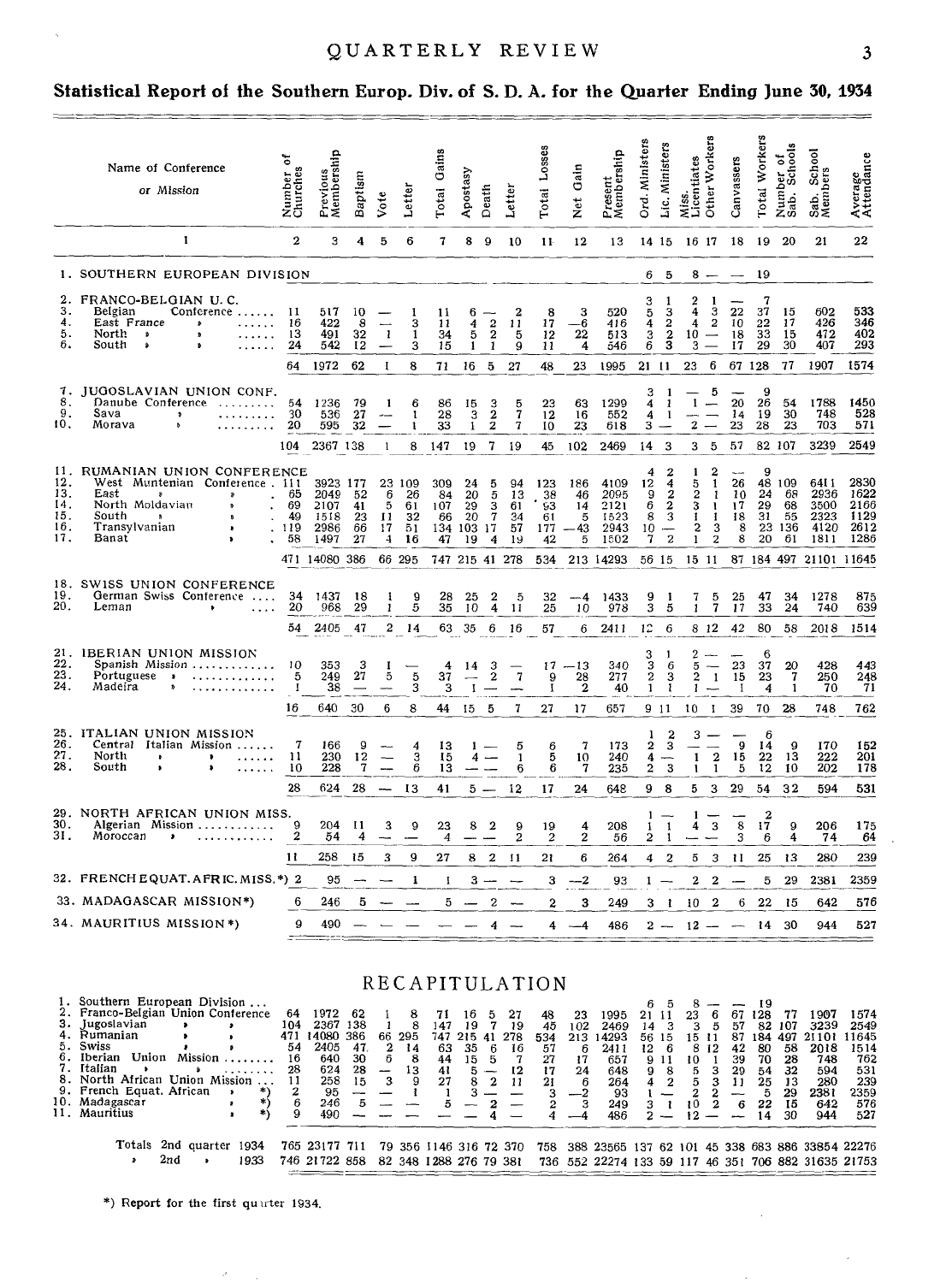### **Financial Report of the Southern Europ. Division of S.D. A. for the Quarter Ending June 30, 1934**

| Offerings<br>Special)<br>Contributions<br>for Home<br>Miss, Work<br>Tithe<br>Name of Conference<br>Total<br>or Mission<br>Total<br>(incl.                                                                                                                                                                                                                                                                                                                                                                                                                                                                                                                                                                                 | Contributions<br>for Local<br>Church Work<br>Colporteur<br>Book Sales                                                                                         |
|---------------------------------------------------------------------------------------------------------------------------------------------------------------------------------------------------------------------------------------------------------------------------------------------------------------------------------------------------------------------------------------------------------------------------------------------------------------------------------------------------------------------------------------------------------------------------------------------------------------------------------------------------------------------------------------------------------------------------|---------------------------------------------------------------------------------------------------------------------------------------------------------------|
| $\overline{a}$<br>3<br>4<br>1                                                                                                                                                                                                                                                                                                                                                                                                                                                                                                                                                                                                                                                                                             | 6<br>5                                                                                                                                                        |
| 1. SOUTHERN EUROPEAN DIVISION<br>FRANCO-BELGIAN UNION CONF.<br>2.<br>21,964.40<br>3.<br>F. Fr.<br>62,704.50<br>Belgian Conference<br>.<br>1,483.75<br>26,942.90<br>45,687.50<br>East France Conference<br>$E$ .<br>4.<br>36,597.70<br>3,647.90<br>63,471.50<br>» Fr.<br>Б.,<br>North<br>.<br>$\bullet$<br>$\pmb{\cdot}$<br>43,926<br>36,973.50<br>750.90<br>6.<br>South<br>$\sqrt{r}$ .<br>٠<br>Ŷ.<br>.<br>215,789.50<br>122,478.50<br>5,882.55<br>F. Fr.                                                                                                                                                                                                                                                                 | 690.15<br>81,681.15<br>200.50<br>47,463,85<br>99,577<br>579.50<br>82,657.45<br>$1,642-$<br>3,112.15<br>311,379.45                                             |
| 4,837.91<br>232.36<br>8,523.60<br>\$<br>7.<br>JUGOSLAVIAN UNION CONF.<br>Dinar<br>53,294.10<br>30,255.51<br>Danube Conference<br>8.<br>42,113.30<br>22,242.12<br>9.<br>. <i>.</i> .<br>Sava<br>--.--<br>$\bullet$<br>$\bullet$<br>10.7<br>46,463.20<br>25,160.26<br>. <b>. . . .</b><br>Morava<br>$\bullet$<br>$\pmb{\mathfrak{d}}$<br>—. —                                                                                                                                                                                                                                                                                                                                                                               | 12,299.47<br>122.92<br>$31,067-$<br>----<br>17,893<br>—. —<br>44,081.—<br>-.-                                                                                 |
| 77,657.89<br>141,870.60<br>Dinar<br>— <del>.</del><br>1,374.52<br>2,511.10<br>\$<br>—.—                                                                                                                                                                                                                                                                                                                                                                                                                                                                                                                                                                                                                                   | $93,041$ .<br>$-$ . $-$<br>1,646.81<br>---                                                                                                                    |
| 11. RUMANIAN UNION CONFERENCE<br>271,079<br>641,548.90<br>12.<br>West Muntenian Conference<br>Lei<br>---<br>96,837<br>$233,690 -$<br>13.<br>East<br>$\pmb{v}$<br>$\sim$<br>$\bullet$<br>$\bullet$<br>198,857.50<br>77,199.50<br>14.<br>North Moldavian<br>— , —<br>$\begin{array}{cccccccccc} \bullet & \bullet & \bullet & \bullet & \bullet & \bullet & \bullet & \bullet & \bullet & \bullet \end{array}$<br>$\bullet$<br>٠<br>152,192.<br>77,427,50<br>15.<br>—— , ——<br>South<br>$\cdots$<br>$\bullet$ $\bullet$<br>٠<br>281,690.20<br>$91,872, -$<br>16.<br>Transvlvanian<br>1.1.1.1.1.1<br>----<br>$\pmb{v}$<br>52,490.25<br>143,536.50<br>17.<br>Banat<br>--- , ---<br>666,905.25<br>1,651,515.10<br>$-,-$<br>Lei | 227,232<br>---<br>142,239<br>--.<br>124, 127<br>—.—<br>123.067<br>— . —<br>$51,588,$ —<br>53,392.<br>--.--<br>721.645<br>سب إست                               |
| 9,909,20<br>4.001.41<br>\$<br>—.—                                                                                                                                                                                                                                                                                                                                                                                                                                                                                                                                                                                                                                                                                         | 4,329.88<br>---.---                                                                                                                                           |
| 18. SWISS UNION CONFERENCE<br>4,706.80<br>19.<br>21,786.50<br>$1,575, -$<br>Sw. Fr.<br>$41,075,$ —<br>German Swiss Conference<br>2,999.57<br>12,265.33<br>1,318.25<br>27,417.30<br>20.<br>Leman Conference<br>$\bullet$ $\theta$<br>2,893.25<br>7,706.37<br>68.492.30<br>34.051.83<br>Sw. Fr.                                                                                                                                                                                                                                                                                                                                                                                                                             | 34,608<br>27,084.30<br>61,692.30                                                                                                                              |
| 561.29<br>1,495.03<br>13,287.50<br>6.606.05<br>$^{\circ}$ .                                                                                                                                                                                                                                                                                                                                                                                                                                                                                                                                                                                                                                                               | 11,968.29                                                                                                                                                     |
| 21. IBERIAN UNION MISSION<br>22.<br>10,306.60<br>Spanish Mission<br>Pesetas<br>6,555.83<br>$-.-$<br>$\frac{23}{24}$ .<br>5,104.30<br>Portuguese Mission<br>2,304.03<br>$\mathbf{r}$<br>$-\,$<br>744.10<br>211.33<br>Madeira Mission<br>$\mathbf{a}$<br>----                                                                                                                                                                                                                                                                                                                                                                                                                                                               | 38,261,20<br>$-$ . $-$<br>13,444.55<br>---<br>1,493.30<br>مستدر مست                                                                                           |
| 9.071.19<br>Pesetas<br>16,155<br>$-$ . $-$<br>1,179.26<br>2,100.10<br>\$<br>$-$ . $-$                                                                                                                                                                                                                                                                                                                                                                                                                                                                                                                                                                                                                                     | 53,199,05<br>المستاني للمسا<br>6,915.87<br>--.-                                                                                                               |
| 25. ITALIAN UNION MISSION<br>26.<br>128.30<br>7.619.50<br>Central Italian Mission<br>Lire<br>7,211.35<br>1,490.75<br>27.<br>11,472.90<br>North<br>. . <b>.</b> .<br>$13,064. -$<br>$-\frac{1}{2}$<br>$\bullet$<br>$\bullet$<br>$\bullet$<br>28.<br>54.25<br>4,247.70<br>4,001.90<br>South<br>۰<br>.<br>۰<br>1,490.75<br>24,931.20<br>22,686.15<br>182.55<br>Lire                                                                                                                                                                                                                                                                                                                                                          | 14,469.65<br>$-\cdot$ . $-$<br>18,624.60<br>3,158.90<br>$  -$<br>36,253.15                                                                                    |
| 9.47<br>$1,294. -$<br>.1.177.40<br>\$                                                                                                                                                                                                                                                                                                                                                                                                                                                                                                                                                                                                                                                                                     | 1,881.53<br>77.36                                                                                                                                             |
| 29. NORTH AFRICAN UNION MISSION<br>30.<br>9,442.60<br>$785. -$<br>Algerian Mission<br>F. Fr.<br>17,647<br>31.<br>$8,289, -$<br>3,451.20<br>Moroccan<br>$---,---$<br>.<br>$\mathbf{b}$                                                                                                                                                                                                                                                                                                                                                                                                                                                                                                                                     | 583.75<br>35,065<br>20,308,50<br>$-$ . $-$                                                                                                                    |
| $785 -$<br>12,893,80<br>F. Fr.<br>$25.936 -$<br>509.28<br>$1,025.$ —<br>$31 -$<br>\$                                                                                                                                                                                                                                                                                                                                                                                                                                                                                                                                                                                                                                      | 583.75<br>55,373.50<br>23.05<br>2,187.26                                                                                                                      |
| 32. FRENCH EQUATORIAL<br>$3,696, -$<br>626.40<br>F. Fr.<br>$-$ , $-$<br>AFRICAN MISSION *)<br>\$<br>$146. -$<br>24.74                                                                                                                                                                                                                                                                                                                                                                                                                                                                                                                                                                                                     | — —                                                                                                                                                           |
| 33. MADAGASCAR MISSION *)<br>F. Fr.<br>12,348.50<br>$3,244.$ —<br>130.15<br>487.70<br>\$                                                                                                                                                                                                                                                                                                                                                                                                                                                                                                                                                                                                                                  | 2,916.35<br>115.19                                                                                                                                            |
| 34. MAURITIUS MISSION *)<br>Rs.<br>3,967.80<br>656.70<br>238.78<br>\$<br>1,442.70                                                                                                                                                                                                                                                                                                                                                                                                                                                                                                                                                                                                                                         |                                                                                                                                                               |
| RECAPITULATION                                                                                                                                                                                                                                                                                                                                                                                                                                                                                                                                                                                                                                                                                                            |                                                                                                                                                               |
| 1. Southern European Division<br>4,837.91<br>232.36<br>2. Franco-Belgian Union Conference<br>8,523.60<br><b>\$\$\$\$\$\$\$\$\$\$</b><br>2,511.10<br>1,374.52<br>3. Jugoslavian<br>----<br>,<br>D<br>9,909.20<br>4,001.41<br>4. Rumanian<br>— , —<br>٠<br>1,495.03<br>561.29<br>13,287.50<br>6,606.05<br>5. Swiss<br>٠<br>1,179.26<br>2,100.10<br>6. Iberian<br>Mission<br>--.-<br>9.47<br>$1,294-$<br>1,177.40<br>7. Italian<br>$\bullet$<br>$31 -$<br>1,025<br>8. North African<br>509.28<br>,<br>9. Fr. Equator. African Mission *)<br>24.74<br>$146 -$<br>— , ——<br>487.70<br>10. Madagascar<br>*)<br>130.15<br>$\bullet$<br>×)<br>\$<br>238.78<br>1,442.70<br>11. Mauritius                                           | 122.92<br>12,299.47<br>1,646.81<br>4.329.88<br>11,968.29<br>6,915.87<br>77.36<br>1,881.53<br>2,187.26<br>23.05<br>— . —<br>—. —<br>115.19<br>- . ---<br>— . — |
| 1,718.36<br>20,079.50<br>834.12<br>40,726.90<br>TOTALS 2nd quarter 1934<br>\$<br>2,383.25<br>13,319.98<br>2nd<br>\$<br>45,573.90<br>21,151.91<br>1933<br>$\bullet$<br>٠                                                                                                                                                                                                                                                                                                                                                                                                                                                                                                                                                   | 41,344.30<br>40,011.05                                                                                                                                        |

 $\epsilon$ 

 $\sim 10^7$ 

 $\sim 10^7$  $\sim 100$ 

 $\ddot{\phantom{a}}$ 

5) Report for the first quarter 1934.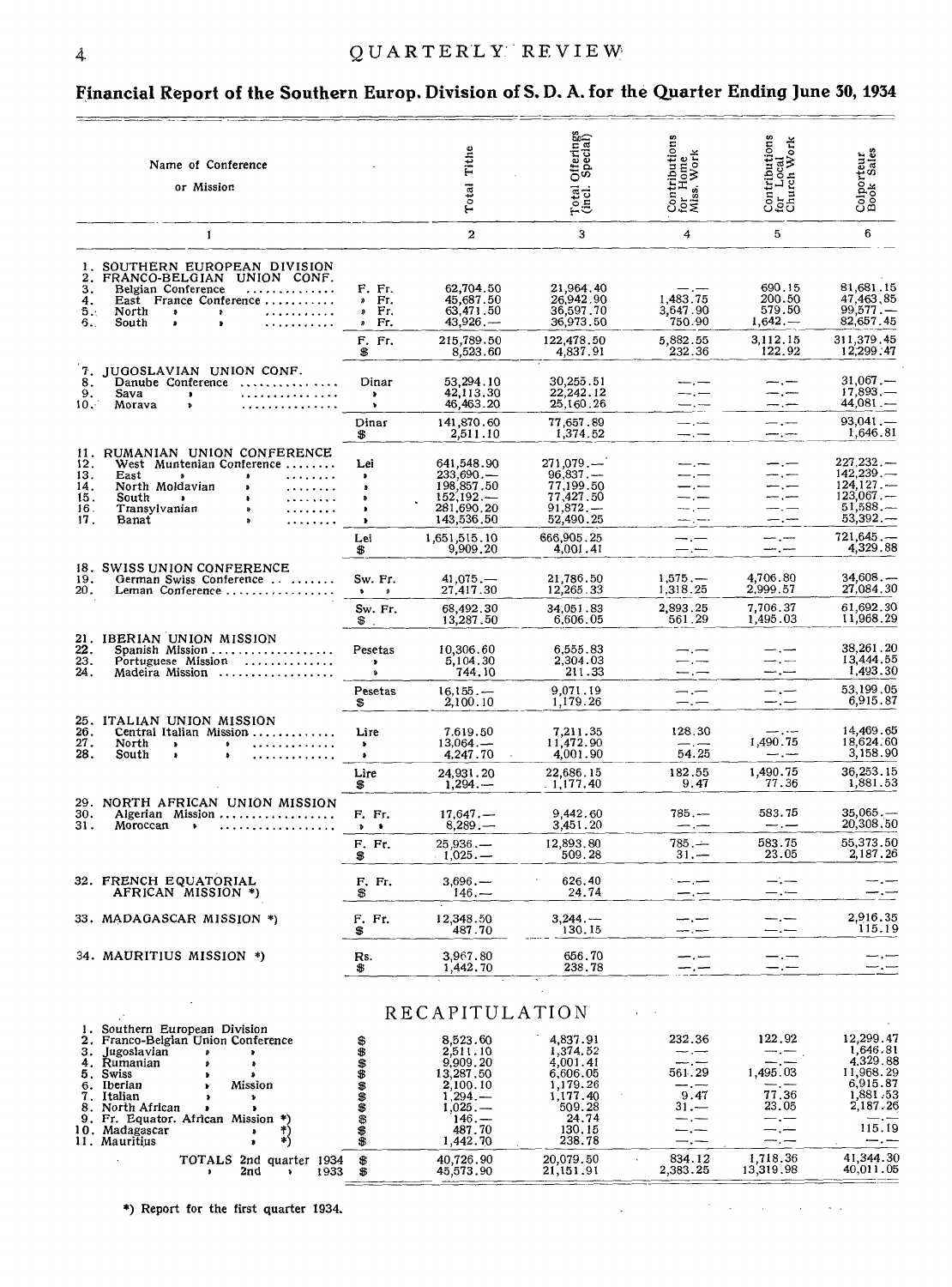#### QUARTERLY REVIEW

### **Specification of Mission Offerings (Column No. 3)**

|                                                     |                                                                                            |                                                                                 |                                                                   |                                                                |                                                                       |                                                                                          |                                                                                | Special Offer.                                                      |                                                                        |  |  |  |  |
|-----------------------------------------------------|--------------------------------------------------------------------------------------------|---------------------------------------------------------------------------------|-------------------------------------------------------------------|----------------------------------------------------------------|-----------------------------------------------------------------------|------------------------------------------------------------------------------------------|--------------------------------------------------------------------------------|---------------------------------------------------------------------|------------------------------------------------------------------------|--|--|--|--|
|                                                     | Sabbath School<br>Offerings (exc.<br>13th Sabbath)                                         | 13th Sabbath<br>Offering                                                        | Harvest<br>Ingathering                                            | Annual<br>Offerings                                            | Miscellaneous<br>Offerings                                            | Denial<br>Self                                                                           | Big<br>Week                                                                    | Young<br>People's<br>Collection                                     | Weekly<br>Offerings<br>(Relief Fund)                                   |  |  |  |  |
|                                                     | 7                                                                                          | 8                                                                               | 9                                                                 | 10                                                             | 11                                                                    | 12                                                                                       | 13                                                                             | 14                                                                  | 15                                                                     |  |  |  |  |
| 1.<br>2.<br>3.<br>4.<br>5.<br>6.                    | 7,637.45<br>6,487.95<br>7,651.25<br>6,263,25<br>28,039,90                                  | 1,582.50<br>2,884.45<br>2,472<br>2,864.20<br>9,803.15                           | $3,890 -$<br>10,580.65                                            | 211.20<br>$25. -$                                              |                                                                       | 5,507.25<br>3,715.50<br>6,328,75<br>5,136.80                                             | 7,001.35<br>12,040.85<br>15,978.80<br>12,093.60                                | $1,764. -$<br>276.90<br>$10 -$                                      | 24.65<br>50.15                                                         |  |  |  |  |
| 7.                                                  | 1,107.58                                                                                   | 387.22                                                                          | 14,470.65<br>571.59                                               | 236.20<br>9.33                                                 |                                                                       | 20,688.30<br>817.19                                                                      | 47,114.60<br>1,861.03                                                          | 2,050.90<br>81.02                                                   | 74.80<br>2.95                                                          |  |  |  |  |
| 8.<br>9.<br>10.                                     | 12,016<br>5,690.50<br>5,812.50                                                             | 1,962.25<br>1,740.50<br>1,099.75                                                |                                                                   |                                                                |                                                                       | 9,353.25<br>10,449.25<br>12,858.25                                                       | $6,058.$ —<br>$3,723-$<br>4.354.75                                             | $414. -$<br>$410. -$<br>702.25                                      | 452.01<br>228.87<br>332.76                                             |  |  |  |  |
|                                                     | 23,519<br>416.29                                                                           | 4,802.50<br>$85. -$                                                             |                                                                   |                                                                |                                                                       | 32,660.75<br>578.09                                                                      | 14,135.75<br>250.20                                                            | 1,526.25<br>27.01                                                   | 1,013.64<br>17.93                                                      |  |  |  |  |
| 11.<br>12.<br>13.<br>14.<br>15.<br>16.<br>17.       | 116,698.50<br>51,954<br>44,246<br>31,741<br>43,969.25<br>21,961.25<br>310,570              | 20,482.25<br>11,730<br>7,622.75<br>6,666<br>9,703.75<br>$5,923, -$<br>62,127.75 | 3,789<br>1,760<br>$30, -$<br>$948 -$<br>1,456<br>$816 -$<br>8,799 | 3,355<br>$125 -$<br>$34. -$<br>$40. -$<br>$10 -$<br>$3.564. -$ |                                                                       | $87,355--$<br>21,918.<br>13,863.50<br>25,507<br>24,317,75<br>17,384.50                   | 30,183.50<br>5,888<br>9,579.50<br>10,731<br>10,806.50<br>$4,884-$              | $2,153, -$<br>$535. -$<br>$234. -$<br>$190, -$<br>$26 -$<br>$200 -$ | $7,062.75$<br>$2,927.$<br>1,589.75<br>1 604 50<br>1,582.75<br>1,321.50 |  |  |  |  |
|                                                     | 1,863.41                                                                                   | 372.77                                                                          | 52.79                                                             | 21.38                                                          |                                                                       | 190,345.75<br>1,142,07                                                                   | 72,072.50<br>432.43                                                            | 3,338.<br>20.03                                                     | 16,088.25<br>96.53                                                     |  |  |  |  |
| 18.<br>19.<br>20.                                   | 4,925.—<br>4,136,05                                                                        | 1,025<br>1,449.65                                                               | $220 -$                                                           |                                                                | 556.—<br>328,37                                                       | 6,710<br>3,505.54                                                                        | $8,200. -$<br>2,468.92                                                         | $220. -$<br>135.60                                                  | 150.50<br>21,20                                                        |  |  |  |  |
|                                                     | 9,061.05<br>1,757.85                                                                       | 2,474.65<br>480.08                                                              | $220 -$<br>42.68                                                  |                                                                | 884.37<br>171.57                                                      | 10,215.54<br>1,981.81                                                                    | 10,668.92<br>2,069.77                                                          | 355.60<br>68.98                                                     | 171.70<br>33.31                                                        |  |  |  |  |
| $\frac{21}{22}$<br>$\frac{23}{24}$ .                | 2,617.50<br>814.28<br>171.86                                                               | 698.16<br>228.65<br>39.47                                                       |                                                                   |                                                                | 9.50                                                                  | $135 -$                                                                                  | 3,030.45<br>1,261.10                                                           | 65.22                                                               |                                                                        |  |  |  |  |
|                                                     | 3,603.64<br>468.47                                                                         | 966.28<br>125.62                                                                |                                                                   |                                                                | 9.50<br>1.24                                                          | $135 -$<br>17.55                                                                         | 4,291.55<br>557.90                                                             | 65.22<br>8.48                                                       |                                                                        |  |  |  |  |
| $\frac{25}{26}$ .<br>$\frac{27}{28}$ .              | 1,674.15<br>2,346,75<br>989.85                                                             | 441.25<br>678.90<br>308.10                                                      |                                                                   |                                                                | -.-                                                                   | 1,835.20<br>3,905.40<br>722.90                                                           | 3,206.80<br>4,141.60<br>1,891.05                                               | 52.45<br>341.65<br>$90 -$                                           | 1.50<br>58.60<br>$-$ . $-$                                             |  |  |  |  |
|                                                     | 5,010.75<br>260.06                                                                         | 1,428.25<br>74.13                                                               |                                                                   |                                                                |                                                                       | 6,463.50<br>335.45                                                                       | 9,239.45<br>479.52                                                             | 484.10<br>25.12                                                     | 60.10<br>3.12                                                          |  |  |  |  |
| 29.<br>30.<br>31.                                   | 2,606.40<br>570.95                                                                         | 650.50<br>181.85                                                                |                                                                   |                                                                |                                                                       | 1,903.60<br>1,450.40                                                                     | 4,282.10<br>$1,248, -$                                                         |                                                                     |                                                                        |  |  |  |  |
|                                                     | 3,177.35<br>125.50                                                                         | 832.35<br>32.87                                                                 |                                                                   |                                                                |                                                                       | $3,354, -$<br>132.48                                                                     | 5,530.10<br>218.43                                                             |                                                                     |                                                                        |  |  |  |  |
| 32.                                                 | 524.35<br>20.71                                                                            | —.                                                                              |                                                                   | — . —                                                          | 102.05<br>4.03                                                        |                                                                                          |                                                                                |                                                                     |                                                                        |  |  |  |  |
| 33.                                                 | $2,471-$<br>97.61                                                                          | 668.85<br>26.42                                                                 |                                                                   | 104.15<br>4.11                                                 |                                                                       |                                                                                          | $51 -$<br>2,01                                                                 |                                                                     |                                                                        |  |  |  |  |
| 34.                                                 | 503.57<br>183.10                                                                           | 131.34<br>47.76                                                                 |                                                                   | —.—                                                            | $-$ , $-$<br>- -                                                      | —.<br>---                                                                                | 21.79<br>7.92                                                                  |                                                                     |                                                                        |  |  |  |  |
|                                                     |                                                                                            |                                                                                 |                                                                   |                                                                |                                                                       |                                                                                          |                                                                                |                                                                     |                                                                        |  |  |  |  |
| 1.                                                  |                                                                                            |                                                                                 |                                                                   | RECAPITULATION                                                 |                                                                       |                                                                                          |                                                                                |                                                                     |                                                                        |  |  |  |  |
| 2.<br>3.<br>4.<br>5.<br>6.<br>7.<br>8.<br>9.<br>10. | 1,107.58<br>416.29<br>1,863.41<br>1,757.85<br>468.47<br>260.06<br>125.50<br>20,71<br>97.61 | 387.22<br>$\frac{85}{372.77}$<br>480.08<br>125.62<br>74.13<br>32.87<br>26.42    | 571.59<br>52.79<br>42.68                                          | 9.33<br>$ -$<br>21.38<br>$-,-$<br>$--.$<br>$-,-$<br>4.11       | — . —<br>— . —<br>171.57<br>1.24<br>$-$ , $-$<br>$-.-$<br>4.03<br>--- | 817.19<br>578.09<br>1,142.07<br>1,981.81<br>17.55<br>335.45<br>132.48<br>سندر ست<br>---- | 1,861.03<br>250.20<br>432.43<br>2,069.77<br>557.90<br>479.52<br>218.43<br>2.01 | 81.02<br>27.01<br>20.03<br>68.98<br>8.48<br>25.12                   | 2.95<br>17.93<br>96.53<br>33.31<br>∽.∼<br>3.12                         |  |  |  |  |
| 11.                                                 | 183,10<br>6,300.58                                                                         | 47.76<br>1,631.87                                                               | 667.06                                                            | $-$ . $-$<br>34.82                                             | —.—<br>176.84                                                         | 5,004.64                                                                                 | 7.92<br>5,879.21                                                               | 230.64                                                              | 153.84                                                                 |  |  |  |  |
|                                                     | 6,477.82                                                                                   | 1,692.02                                                                        | 316.54                                                            | 31.83                                                          | 104.80                                                                | 6,602.72                                                                                 | 5,448.87                                                                       | 299.13                                                              | 178.18                                                                 |  |  |  |  |

10,532,000

. . . . .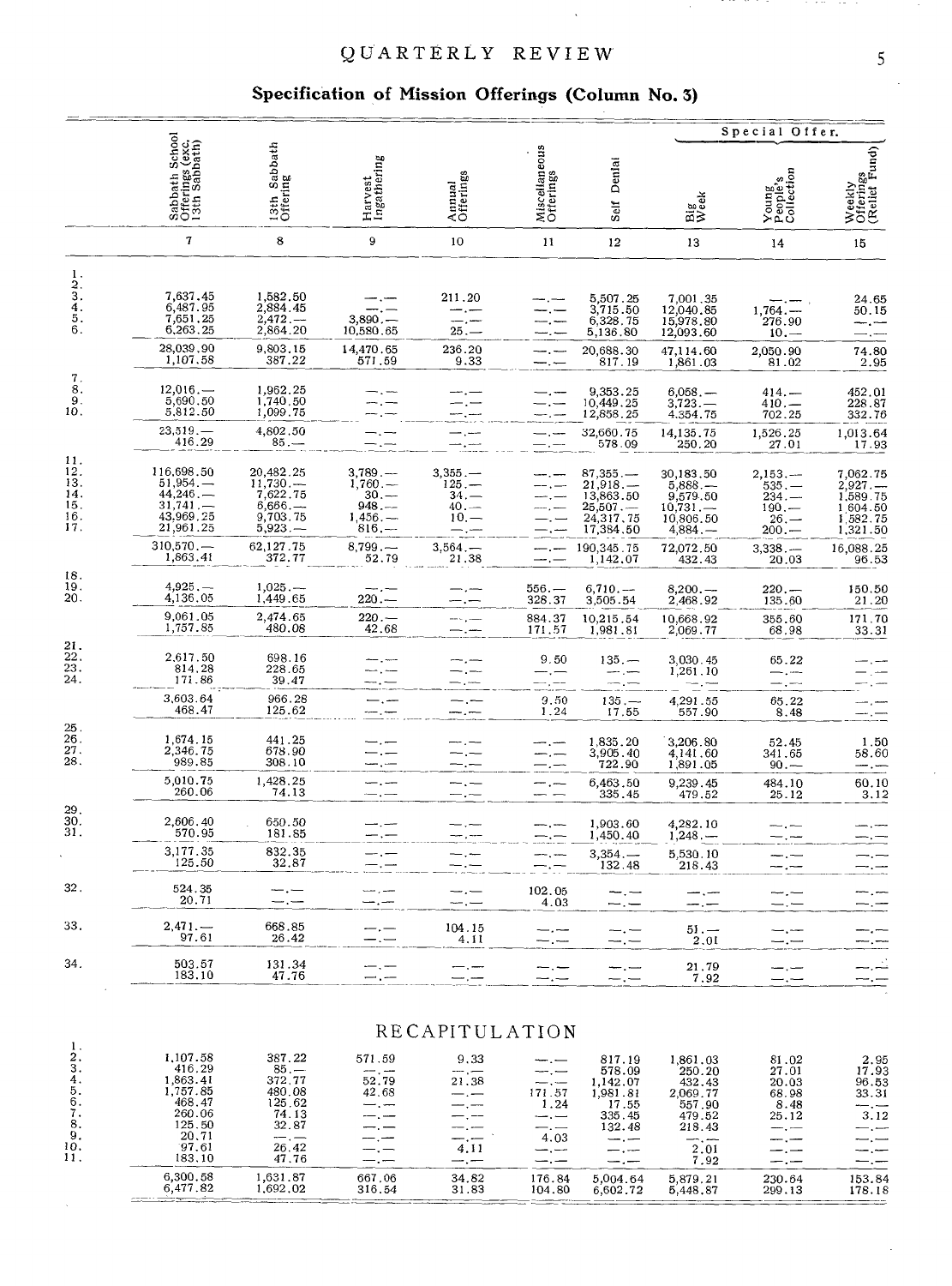## First Rumanian Young People's Congress

Steen Rasmussen

THE rapidly growing Missionary Volunteer<br>
membership in the eastern part of our<br>
Southern European Division has for some membership in the eastern part of our Southern European Division has for some time made it apparent that a youth's congress in this populous and promising section of our Division would be a great spiritual and educational factor and asset to our work as a whole. More than two years ago tentative plans were therefore discussed for the holding of such a meeting for our Missionary Volunteers in the Rumanian Union. But at the time conditions were rather unfavorable for organization of such a large gathering.

When the Rumanian Union Conference comniittee met last winter in committee s ssion. it was felt, however, that even though<br>the financial financial<br>ession and depression<br>other abn abnormal conditions were<br>still prevailing prevailing that a meeting should be called during the summer of 1934; the date July 4-10<br>being agreed agreed upon. As a meet-

ing place our mission school, centrally located at Brasov, was unanimously selected.

Brother P. H. Hermann, our enthusiastic and energetic union M. V. secretary, together with his local secretaries, the school management, Elder P. P. Paulini, the union president, and other members of the union committee, immediately began thorough preparations for the meeting. Government permission had first of all to be obtained for a gathering of this nature, and it proved no easy task to secure such authorization. However, after a number of interviews with prominent government officials, consent was finally granted by the authorities in Bucharest, and during the congress itself police authorities from the city of Brasov extended to us considerable attention and a good degree of courtesy.

Hardly had word been passed on into the field before hundreds of young people were busy making preparations and plans for financing a trip to the congress. Our believers and our Missionary Volunteers in Rumania while rich in faith are rather poor in earthly mammon, but the old saying, "where there is a will there is a way," indeed found its repeated application and fulfillment in the experience of our Rumanian youth on this occasion.

The meeting was held in a large meeting tent pitched on the school grounds close to the main building. The ordinary seating capacity of this tabernacle was about 500; nevertheless it had to hold more than i000. In fact the attendance on the last two days of the congress exceeded 1300, and seemingly everybody present found either a seat or standing room under our canvass canopy.

It was no small task to house so many people in our own modest buildings. Yet all were properly taken care of both as far as sleeping quarters as



meals were concerned, even though a number naturally had to suffer some inconveniences; an e perience, however, not unfamiliar to our youth in Ru-Brother Hermann and his associates gave fine leadership to the meeting in every way, and Brother D. Florea, the president of the school, and his staff co-operated

admirably in making everyone feel at home.

We were favored with the presence of Elder I. H. Evans, vice-president of the General Conference, and Elder A. V. Olson, president of the Southern European Division. All members of the Rumanian Union committee were present, including the union president and the six local conference presidents. We also had the pleasure of having Brother F. Backer who for a number of years was young people's secretary in the West German Union, now superintendent of the Turkish Mission, and Brother M. Trifunac, M. V. leader in the Jugoslavian Union, with us.

Owing to the fact that Rumania and our membership in that field is exceedingly cosmopolitan, the meetings had to be carried on in three languages: Rumanian, Hungarian, and German. In fact there were also present at the congress young people representing the Ruthenian, the Russian, the Bulgarian, the Polish, and other nationalities within the union borders.

Not only was the general organization of the meeting well planned, but the topics and subjects assigned on the program were both spiritual and practical as well as inspirational and educational.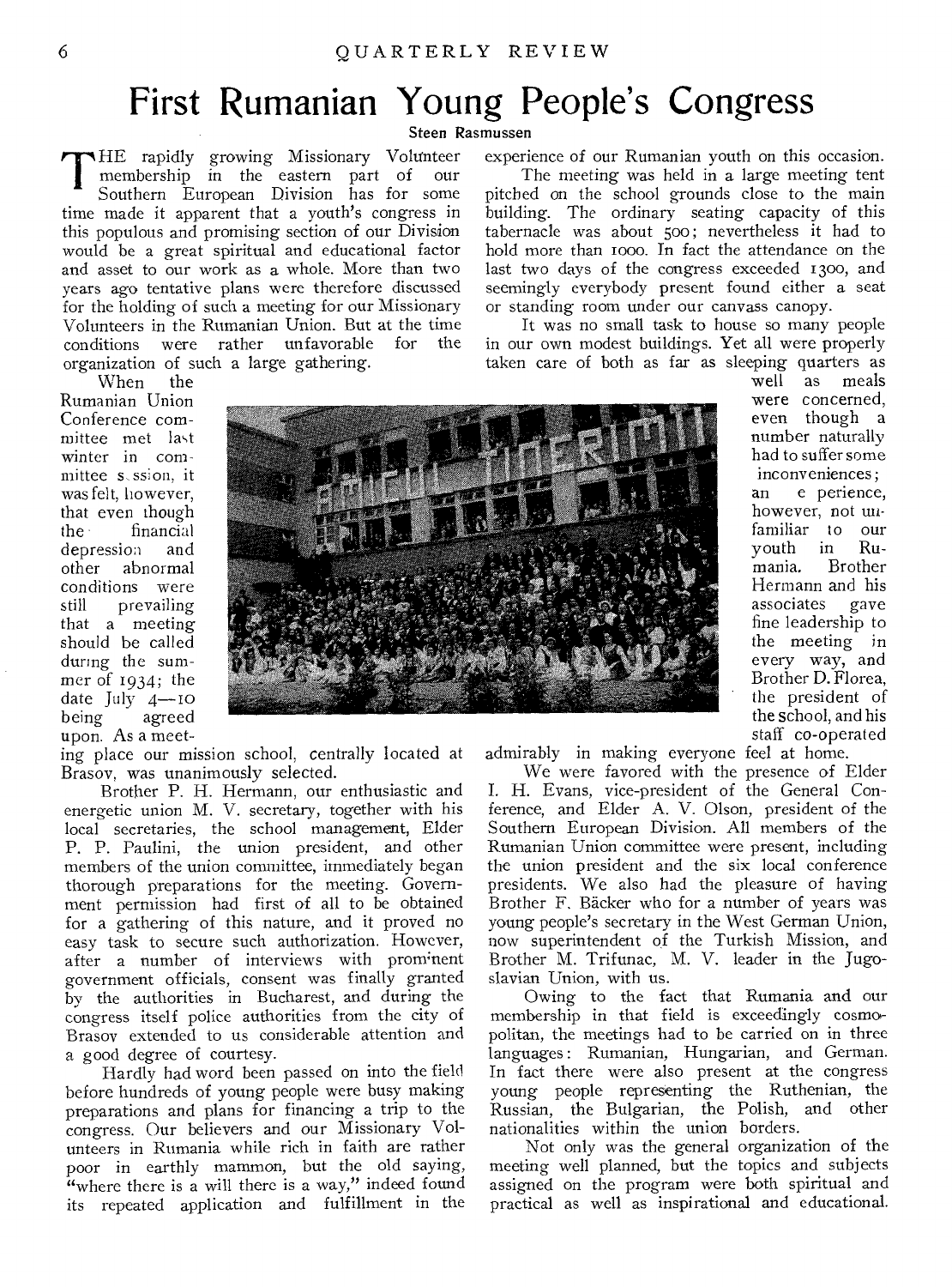The excellent Bible studies given day by day made a deep impression upon the youthful minds, and many gained a new experience in the things of God. Especially was the Sabbath morning meeting, when Elder Evans spoke, a season when the Spirit of God came very near and melted hearts.

Two especially interesting features of the congress were the so-called national evening and the presentation of the five-year-plan diplomas. During the exercises of the national evening, groups of young people from all parts of the country, many of them in colorful national costumes and representing the various nationalities, rendered in song, music and speech beautiful testimonies of their joy in the Lord and their loyalty to the advent movement. The presentation of 450 certificates and diplomas to that many young people who were present was, indeed, an inspiration. It was during the years of 1928 and 1929 that this five-year-plan was perfected and introduced in the societies. It has consisted of besides the regularly prescribed Bible doctrines and denominational history courses, also courses in church and mission history, history of the Sabbath, the Spirit of prophecy, history of the tithe, etc. 2020 young people and a number of older church members have been enrolled in these courses, and 566 have successfully taken their examinations and received, their certificate.

The congress further afforded a splendid opportunity for the youth to become well acquainted with our school and our educational standards and principles, and as a result of the meeting we expect that our school attendance next year will materially increase. Time and study was also given to our literature work. Our Rumanian young people's paper, "Amicul Tinerimii" (The Friend of the Youth), enjoys a circulation of over 8000.

A number of important resolutions were passed in connection with the meeting which will serve as a guide and basis for the future development of our young people's interests throughout this great field with its nearly 15,000 Seventh-day Adventists and 5000 Missionary Volunteers. We are persuaded that as the young people and their leaders have returned to their homes and their societies that we shall see a mighty forward advance all through the field, resulting not only in the addition of thousands of new members to our societies, but in a strong spiritual revival of soul winning activities throughout the field.

Excellent choir singing and orchestra music was a prominent and pleasant feature of the meeting. Splendid preparations had been made by local as well as combined choirs to render their very best in vocal as well as in instrumental music in honor of the Master. A new impetus was given to many young people to make use of song and music in real soul winning efforts.

 $\ddot{\phantom{a}}$ 

Following the close of the meeting on Sunday, a general excursion was organized into the beautiful Carpathian Mountains at the foot of which lies our school and the city of Brasov. Hundreds of young people took part. The many friendships and associations which had been formed during the congress were tied still closer during this outing.

We believe that such large gatherings of our young people have their place and purpose in the work of God. On such occasions God comes especially near to the young people and displays His power, teaches new lessons and creates new impressions which live in the memory for years to come. Such meetings also make possible the storing up of new spiritual energy and power needed in times of emergency especially in a time like this when sin and temptation are so mightily at work.

What a wonderful thing it is for so many young people of various speech and nationality to meet in harmonious fellowship to study and discuss together ways and means of fitting themselves to become more consecrated, more efficient and more valiant and faithful ambassadors of peace as well as true sentinels of the Cross. The efforts and means spent are not in vain, but will bring a glorious harvest.

#### Take Time to Pray

≡∝∞≡

In times of world stress, like these through which we are now passing, surely there is need of earnest prayer. We can never accomplish the task which God has given us to do without divine power. But to receive this power we must be connected with the source of all power. Yea, there must be a constant inflow of power into our lives. The plan of the devil is to so permeate us with the spirit of hurry and activity, that we shall forget to pray. This must not be. What do you say?

#### CONTENTS

Sowing and Reaping, A. V. Olson The Science of Salvation, Mrs. E. G. White First Rumanian Young People's Congress, S. R. Take Time to Pray

| SOUTHERN EUROPEAN                                                                                                          |
|----------------------------------------------------------------------------------------------------------------------------|
| QUARTERLY REVIEW                                                                                                           |
| Organ of the Southern European Division of Seventh-day Adventists<br>published every quarter by<br>DURRENMATT-EGGER, BERNE |
| Subscription prices:                                                                                                       |
| Switzerland $\cdots$ , $\cdots$ , $\cdots$ , $\cdots$ , Sfr. 1.-                                                           |
| Other countries<br>, 1.50                                                                                                  |
| Address of Editor (to whom all manuscripts should be sent):<br>Höheweg 17, Berne, Switzerland.                             |
|                                                                                                                            |